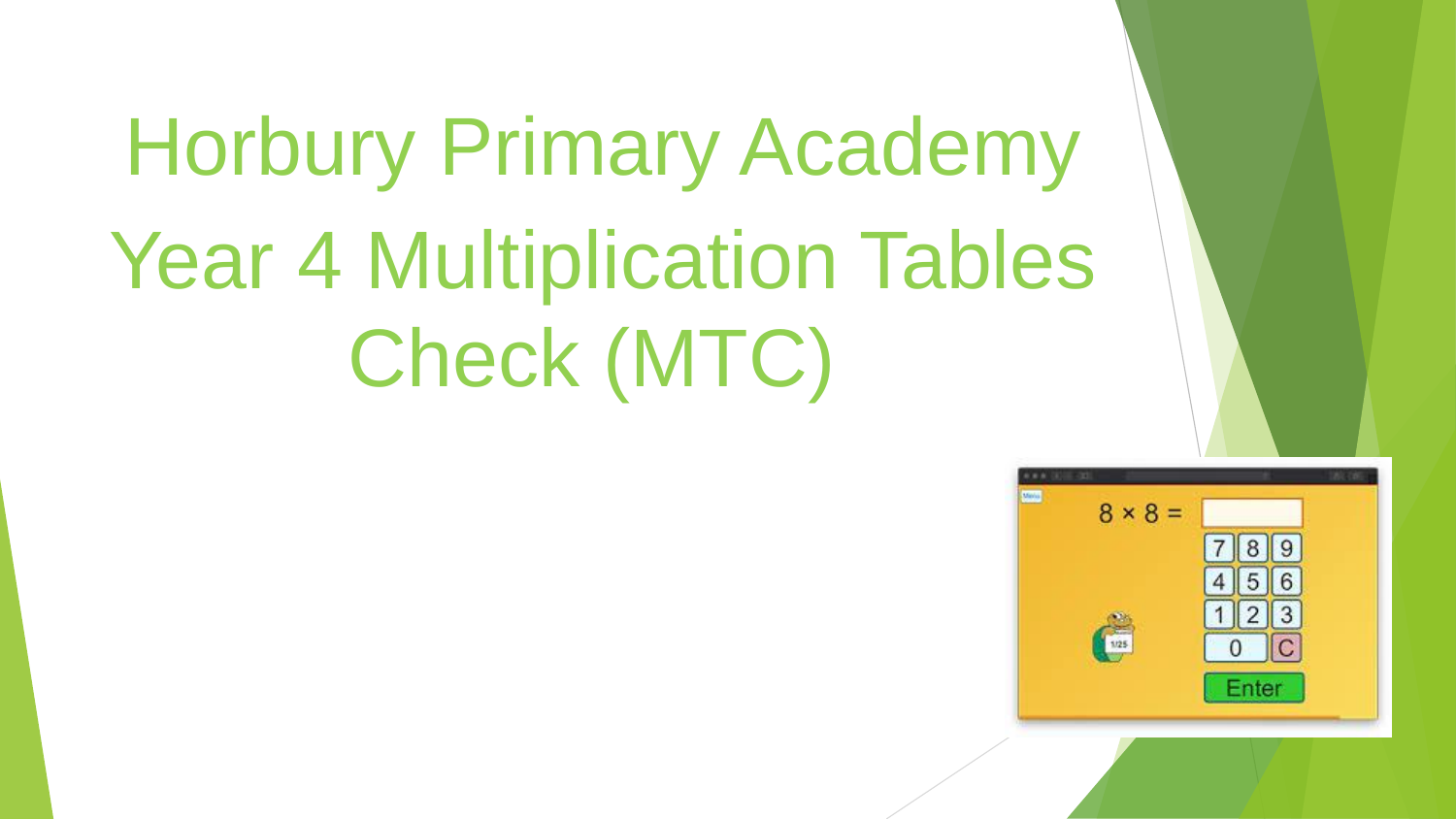A white square is painted in one corner of a grey square.

Each side of the white square is half the length of a side of the grey square.

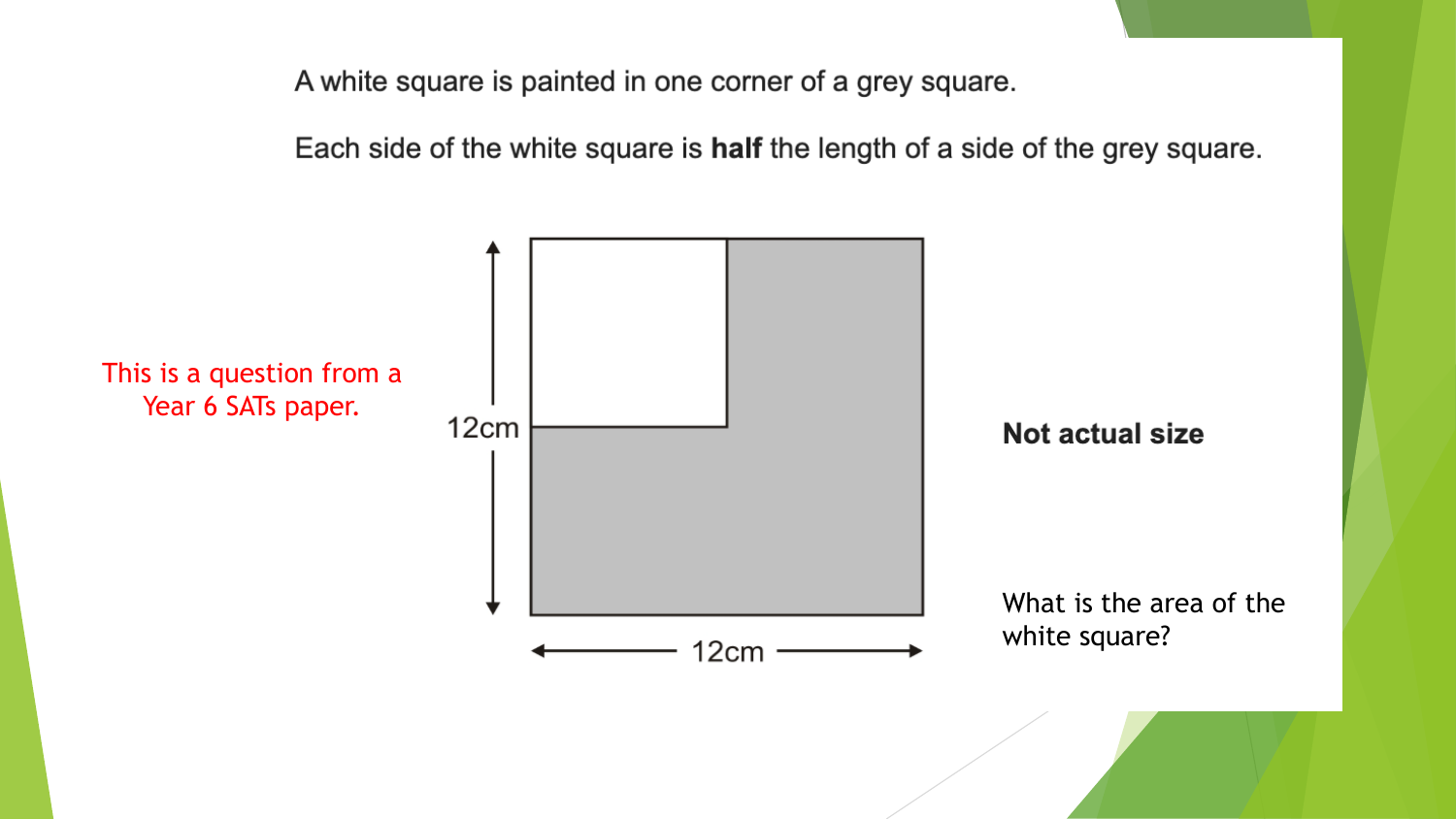#### Reception and Year 1

Some children may start grouping objects in twos Some children may count on or back in fives and tens

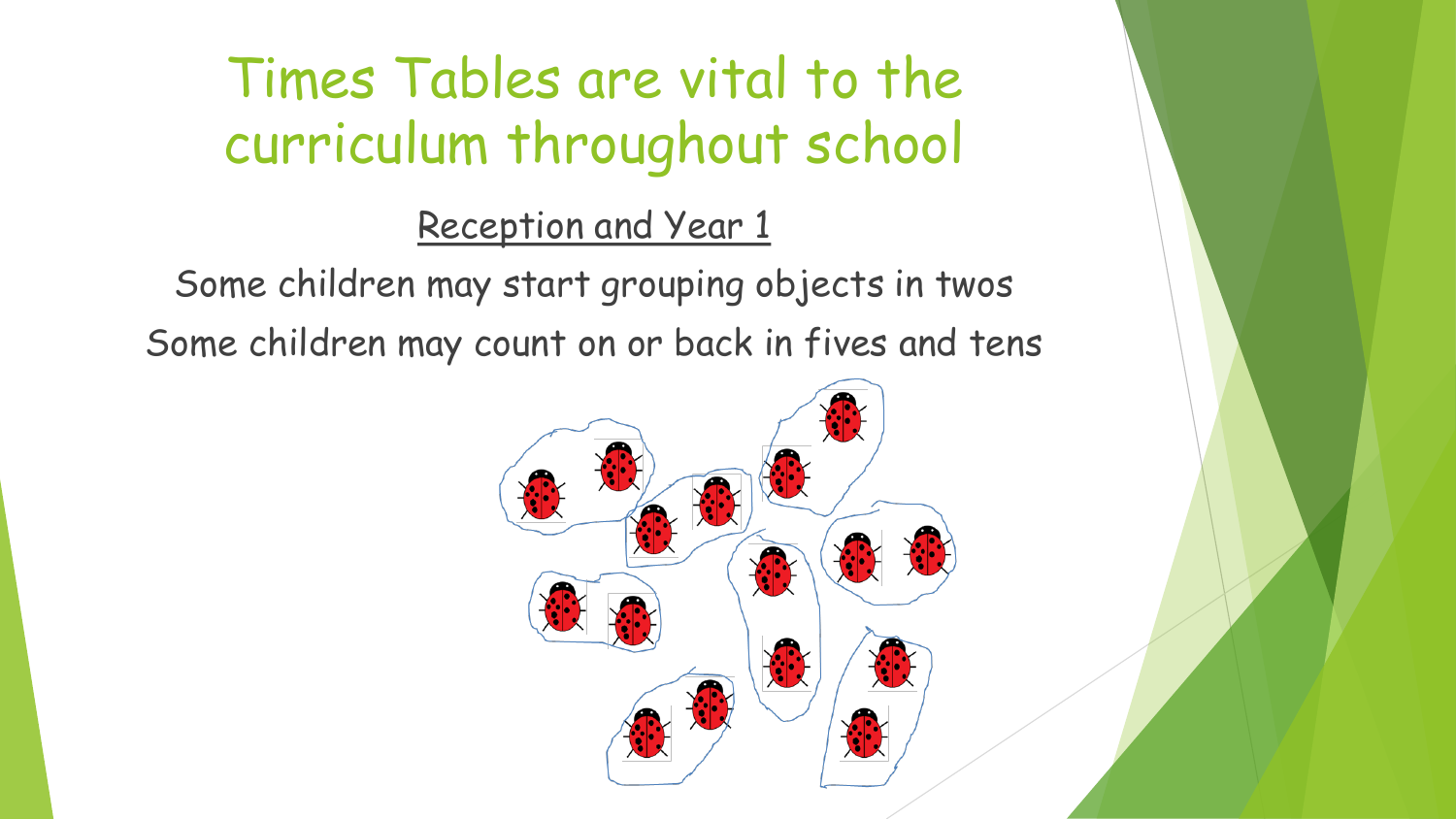#### Year 2

*Know and recall multiplication and division facts for 2,5 and 10s*

$$
2 \times 5 = 10
$$
  
\n $5 \times 2 = 10$   
\n $10 \div 2 = 5$   
\n $10 \div 5 = 2$ 

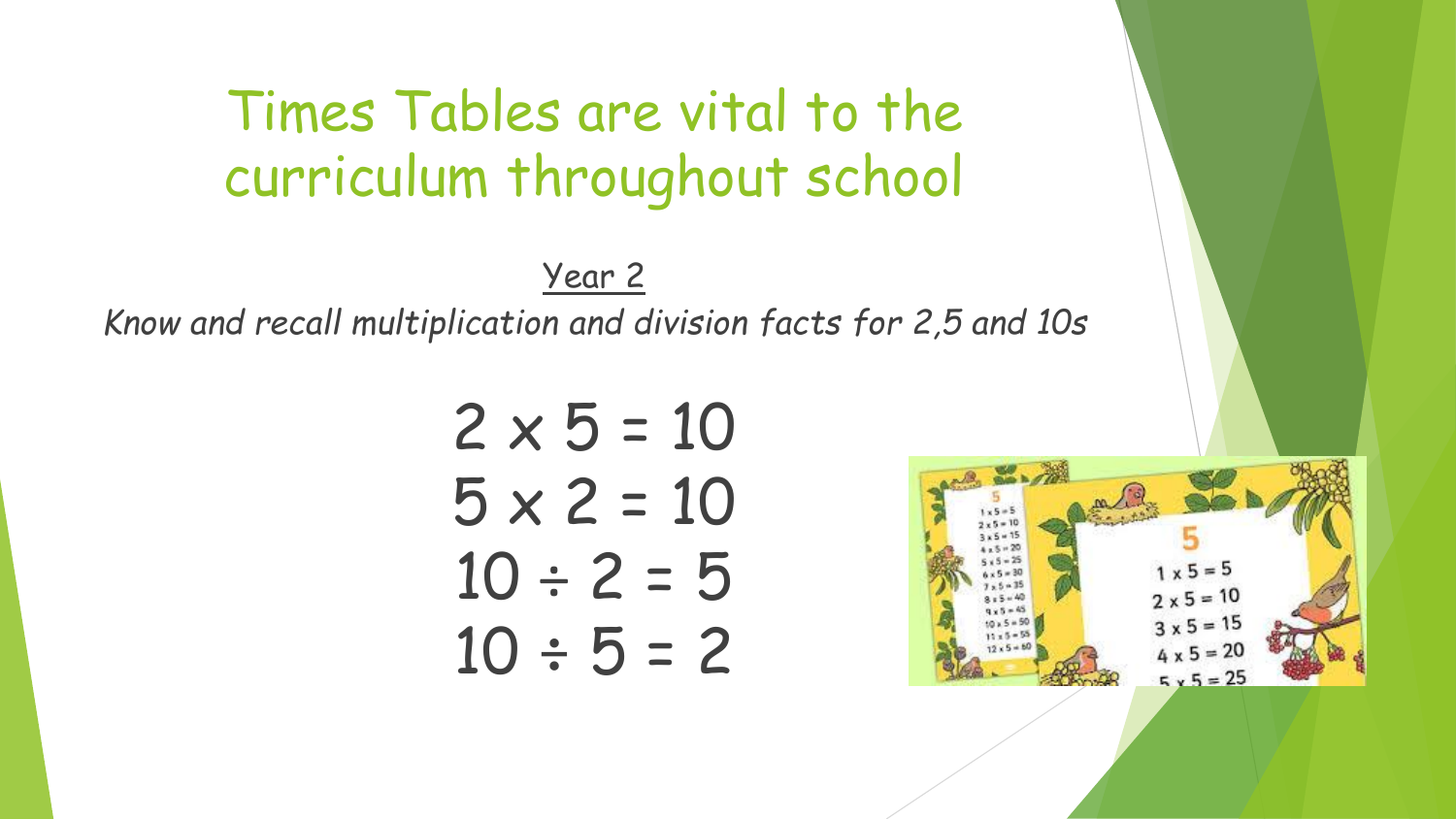#### Year 3

*Know and recall multiplication and division facts for 3, 4 and 8*

| $3 \times 5 = 15$ |
|-------------------|
| $5 \times 3 = 15$ |
| $15 \div 3 = 5$   |
| $15 \div 5 = 3$   |

24 x 3

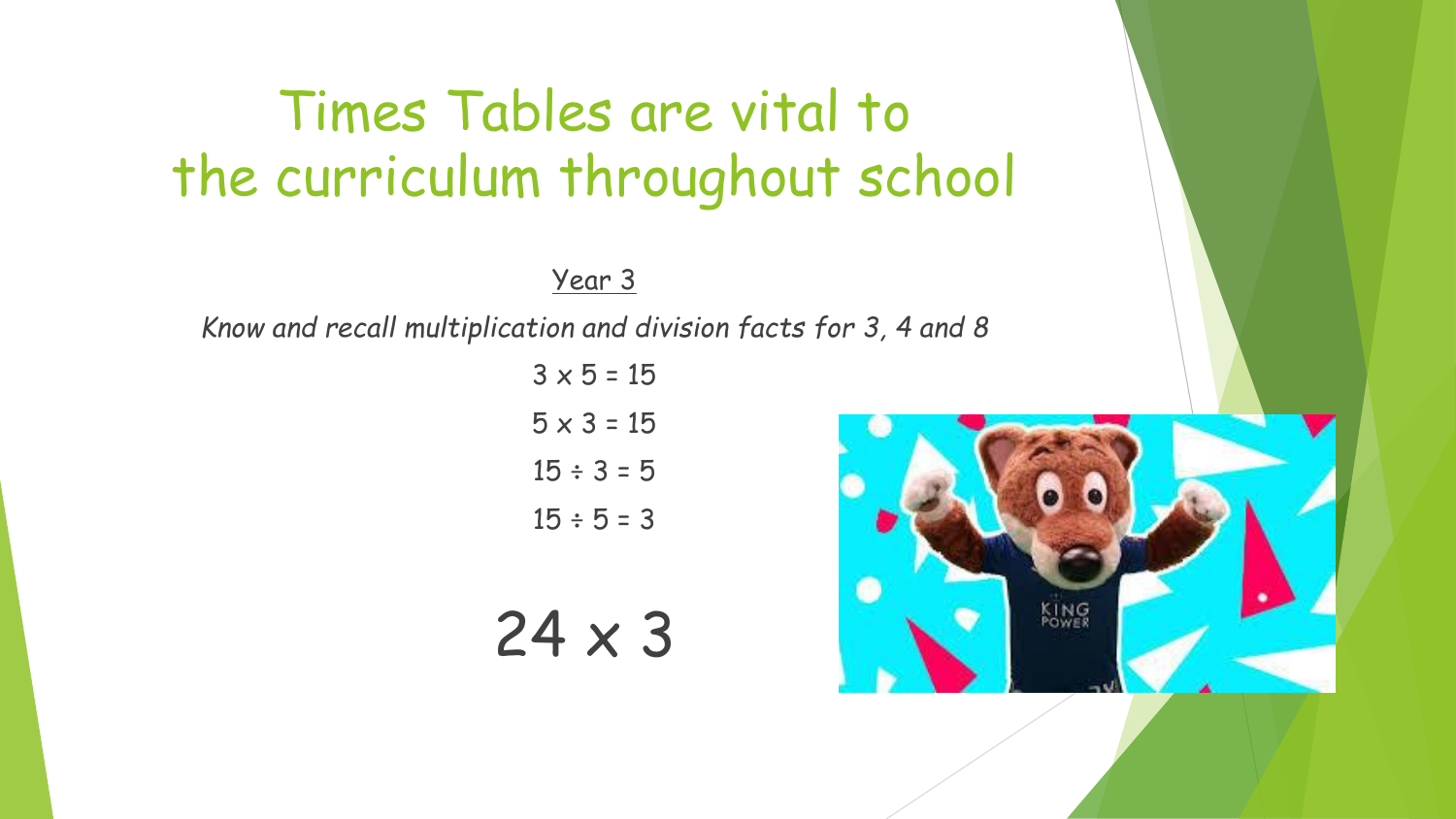Year 4

*Know and recall multiplication and division facts for 6, 7, 9, 11 and 12*

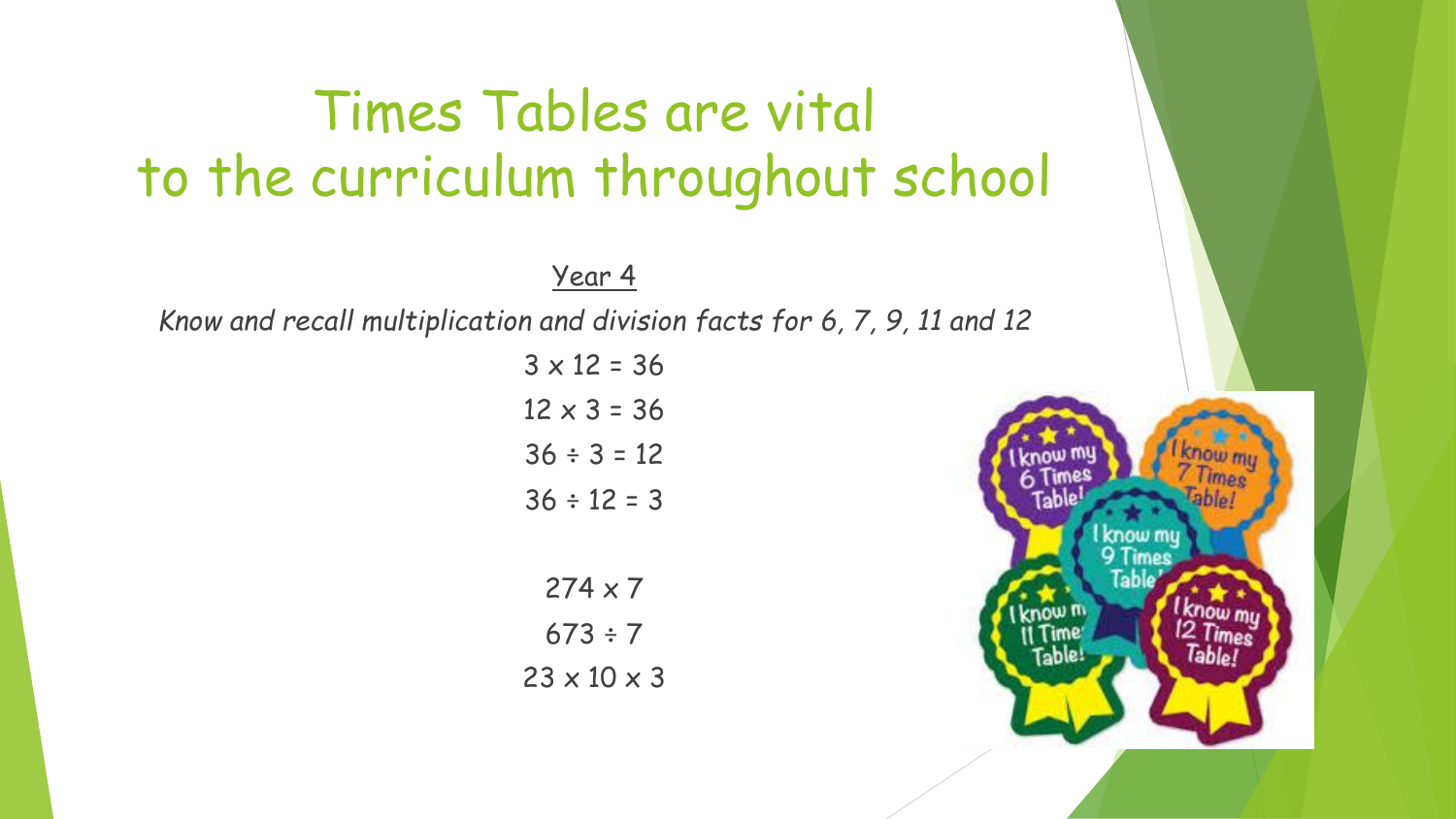#### Year 5

Children are expected to be fluent in their times tables up to 12x by the end of Year 4.

*Know and recall squared and cubed numbers ( 3 x 3 , 3 x 3 x 3)*

 $\blacktriangleright$  4,623 x 45  $4724 \div 8$  $\blacktriangleright$  40 x 700  $\blacktriangleright$  5 x 90 What is one twelfth of 36? **Equivalent fractions** 

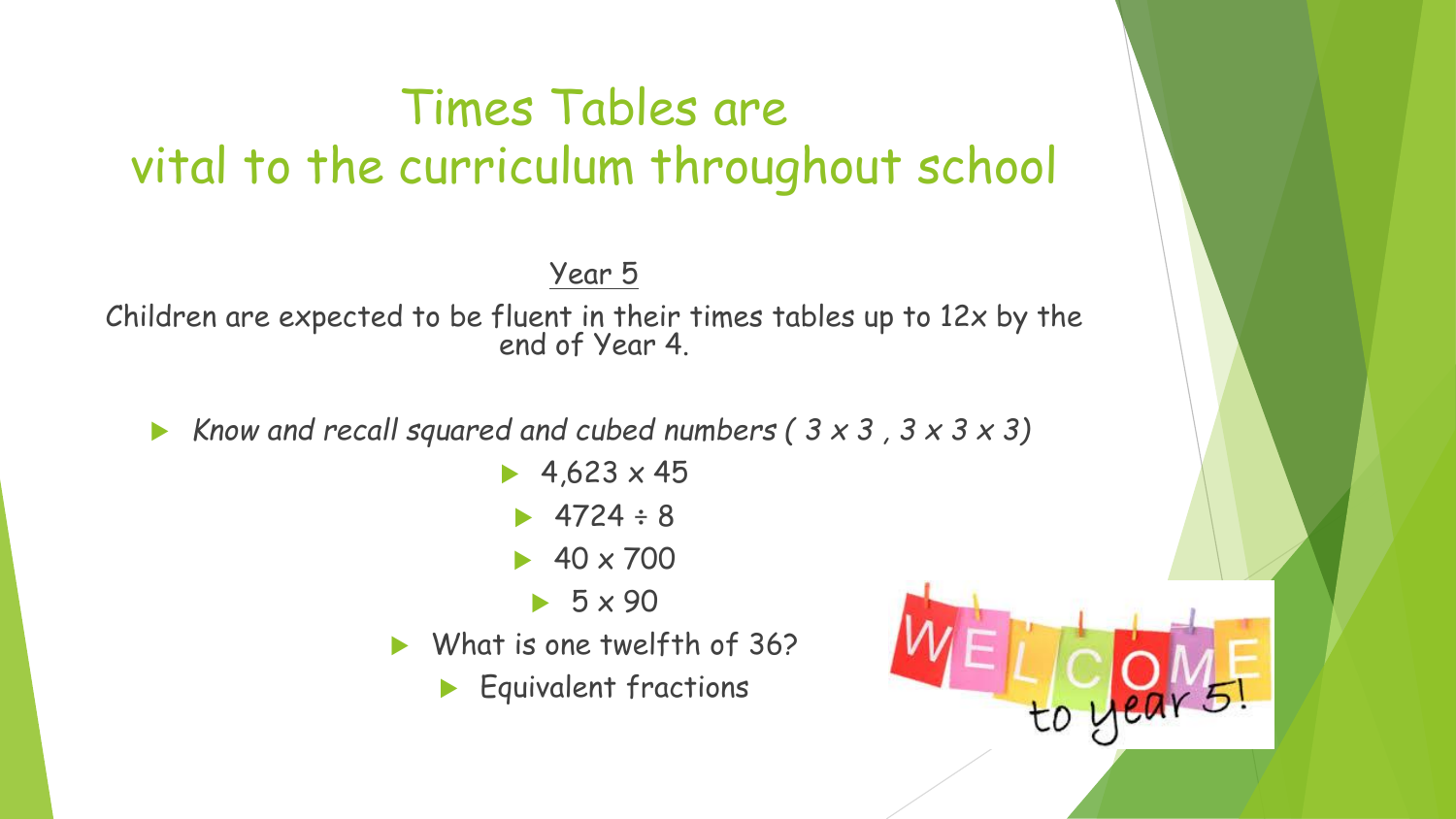#### Year 6

Children are expected to be fluent in their times tables up to 12x by the end of Year 4.



3624 x 76

 $3624 \div 65$ 

What is nine tenths of 70?

What is 60% of 300?

What is 71% of 1800?

Ratio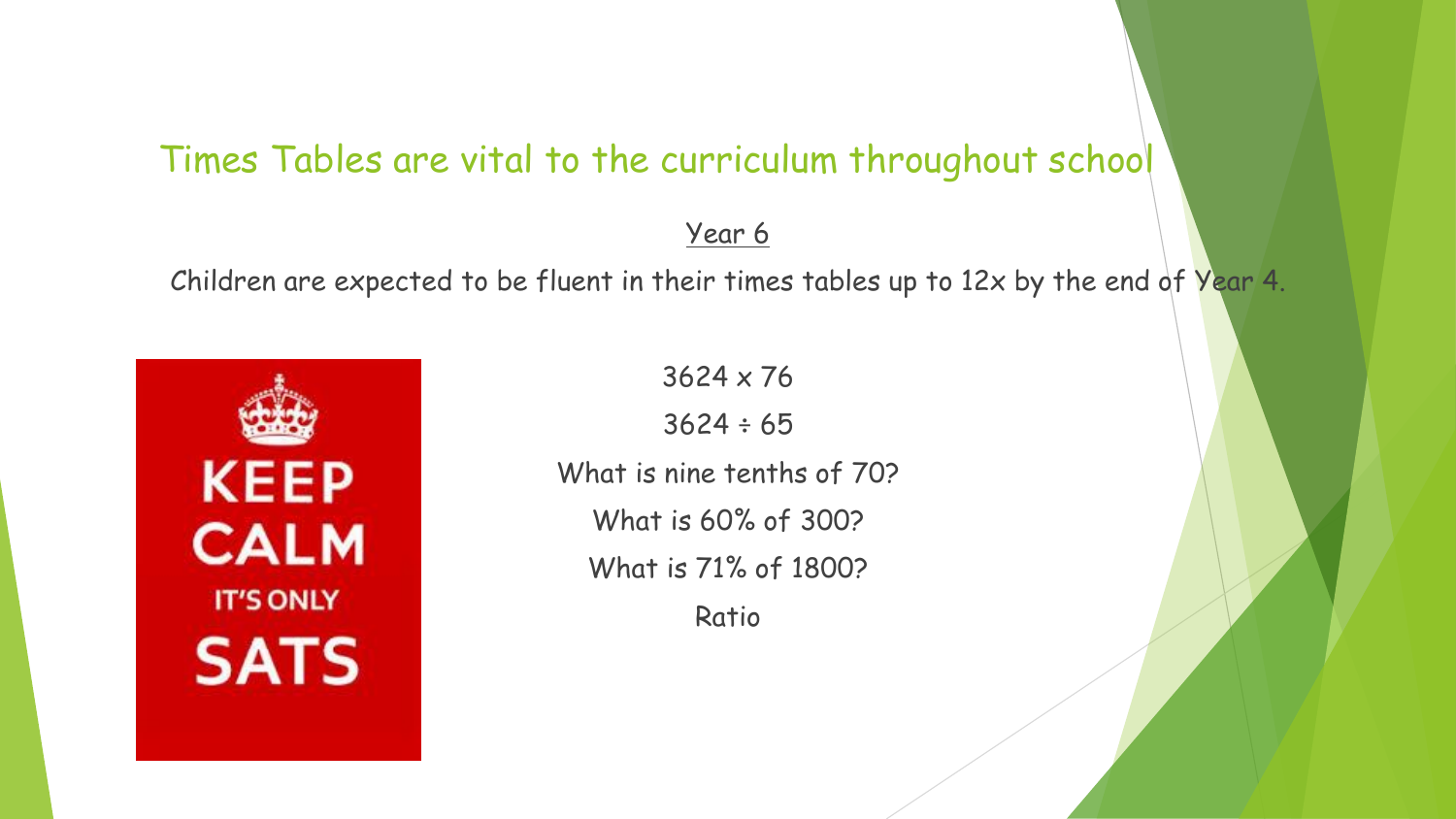| <b>APRILE</b><br>126,992<br>10212<br>おも抜ける<br>107-8-916<br>設定会の名<br>日本もお客<br>21313<br><b>BASE</b><br><b><i>BERTH</i></b><br><b>AND FR</b><br>41419<br>送信を見<br>本当福井福<br><b>MENTIN</b><br><b>Andrew</b><br>おけ込む者<br><b>B181M</b><br><b>NISSIM</b><br>\$15.50 | 11015                            |
|------------------------------------------------------------------------------------------------------------------------------------------------------------------------------------------------------------------------------------------------------------|----------------------------------|
|                                                                                                                                                                                                                                                            |                                  |
|                                                                                                                                                                                                                                                            | 87499                            |
|                                                                                                                                                                                                                                                            | A-1 & 1 M                        |
|                                                                                                                                                                                                                                                            | 電子電子 新<br>地方最后期                  |
| 地址设计师<br><b>NETER</b><br>NEBITA<br>\$16,728<br><b>STATIST</b><br><b>BEETH</b><br><b>BEFER</b><br>33311<br>818126<br>211112                                                                                                                                 | 101111-004                       |
| <b>TILES</b><br>进出售的数<br>进行基本器<br>PETER<br>21112                                                                                                                                                                                                           | 11014                            |
| <b>BETHE</b><br>31311<br><b>British</b><br>建压压反应<br>\$1,51.95                                                                                                                                                                                              | <b>BIRTH</b>                     |
| <b>Birduk</b><br><b>Buba 35</b><br>312111<br>等圧長は解<br>911149                                                                                                                                                                                               | 1111111                          |
| <b>MITER</b><br>101131100<br>2011/01/04<br>1911-1-1-0-0<br><b><i>DELL'ALL'AM</i></b>                                                                                                                                                                       | <b>WY FEILER</b>                 |
| <b>MAYER</b><br>世上は三神<br><b>FLY EXIGE</b><br><b>With Street</b><br><b><i>MANDRE</i></b>                                                                                                                                                                    | <b>WILLIAM</b>                   |
| <b>BELLEN</b><br><b>MEXICO</b><br>14 1 3 1 3 8<br>814146<br>14 x 9 x 8 8                                                                                                                                                                                   | 43 11 81 11 11                   |
| <b>No Selecte</b><br><b>The turble</b><br><b>Bu table</b><br><b>HOw Earlier</b>                                                                                                                                                                            | <b>The tunda</b>                 |
| <b>NATAL</b><br><b>TANAN</b><br>1410-438<br>54745<br>24.8419                                                                                                                                                                                               | 1430430                          |
| <b>BATHIN</b><br>5日第一16<br>212130<br>8 × 10 × 10<br><b>E-M-IX</b>                                                                                                                                                                                          | E-170-34                         |
| 活動をも置<br>$3 + 8 + 54$<br>$2 + 1 + 27$<br>1970-30<br>3 = 11 = 24                                                                                                                                                                                            | 日本電子製                            |
| <b>Av 7 4 70</b><br>$4 - 4 - 10$<br><b>Let's To</b><br>4135145<br><b>BOYTHAM</b>                                                                                                                                                                           | <b><i><u>A + 70 + 44</u></i></b> |
| <b>SATAR</b><br>$3 + 8 + 65$<br>513140<br>1410-100<br>$8 - 12 - 34$<br><b>B-18-154</b><br>817140<br>新社賞 のあ<br>8130130<br>後の間の制                                                                                                                             | A-102-4-04<br>$1 - 10 - 10$      |
| すめ取らか<br>7.4.7 + 441<br>デルマス国王<br>する時に関<br><b>T+15479</b>                                                                                                                                                                                                  | 7102134                          |
| まりまとか<br><b>EXT436</b><br><b>BARATS</b><br>8 + 10 + 80<br>運動関系数                                                                                                                                                                                            | <b><i>B + TC + TH</i></b>        |
| $\mathbf{H} = \mathbf{B} + \mathbf{M}$<br>8410-188<br><b>B+T+43</b><br>マッドッパ!<br><b>By 15 + 16</b>                                                                                                                                                         | <b>KY BI-MA</b>                  |
| <b>M-4 8 4 NB</b><br>10113-018<br><b>BE &amp; RD &amp; WOR</b><br><b>Mix 10 + 410</b><br>M-4.7 + 70                                                                                                                                                        | <b>M-4 N + EM</b>                |
| $3 - 1 - 17$<br>第一条の場所<br><b>18-1 W = P6</b><br>$H = 10 + 0.6$<br>日→四→初<br>18 + 7 + 44<br>$11 - 10 - 100$<br>理解する<br>切りをいる<br><b>ID-11-108</b><br>$11 - 14 - 18$                                                                                           | 日本語の言<br>ink saving              |

Children who are not fluent in their times tables by the end of Year 4 will struggle to access the Year 5 and Year 6 curriculum, making learning new skills and concepts far more difficult.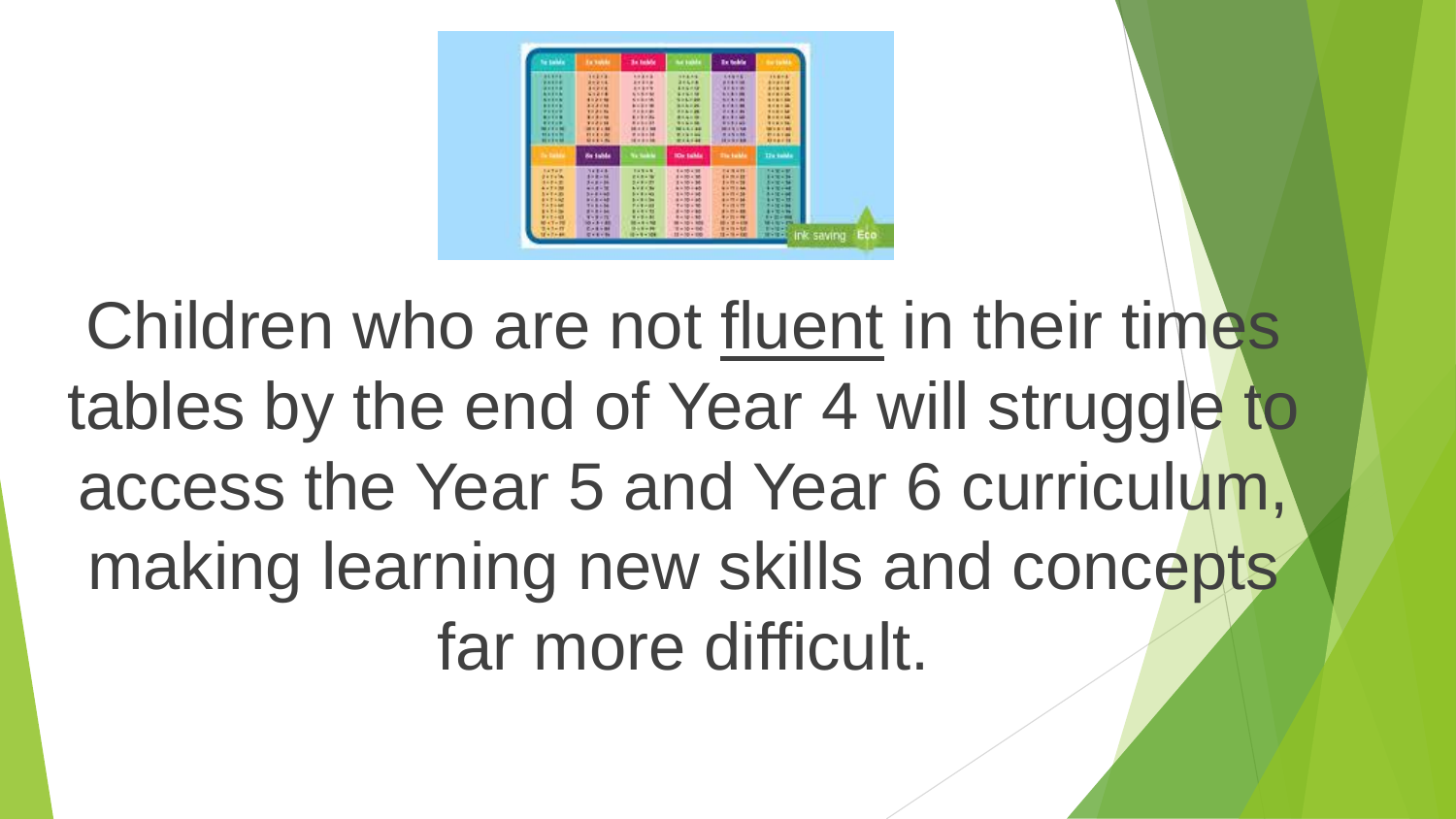*"Leaving primary school with a fundamental grasp of basic numeracy is as important as leaving being able to read. And just as the phonics check has helped more children learn to read, this will ensure more pupils know their times tables."*

*Nick Gibb, Schools Minister*

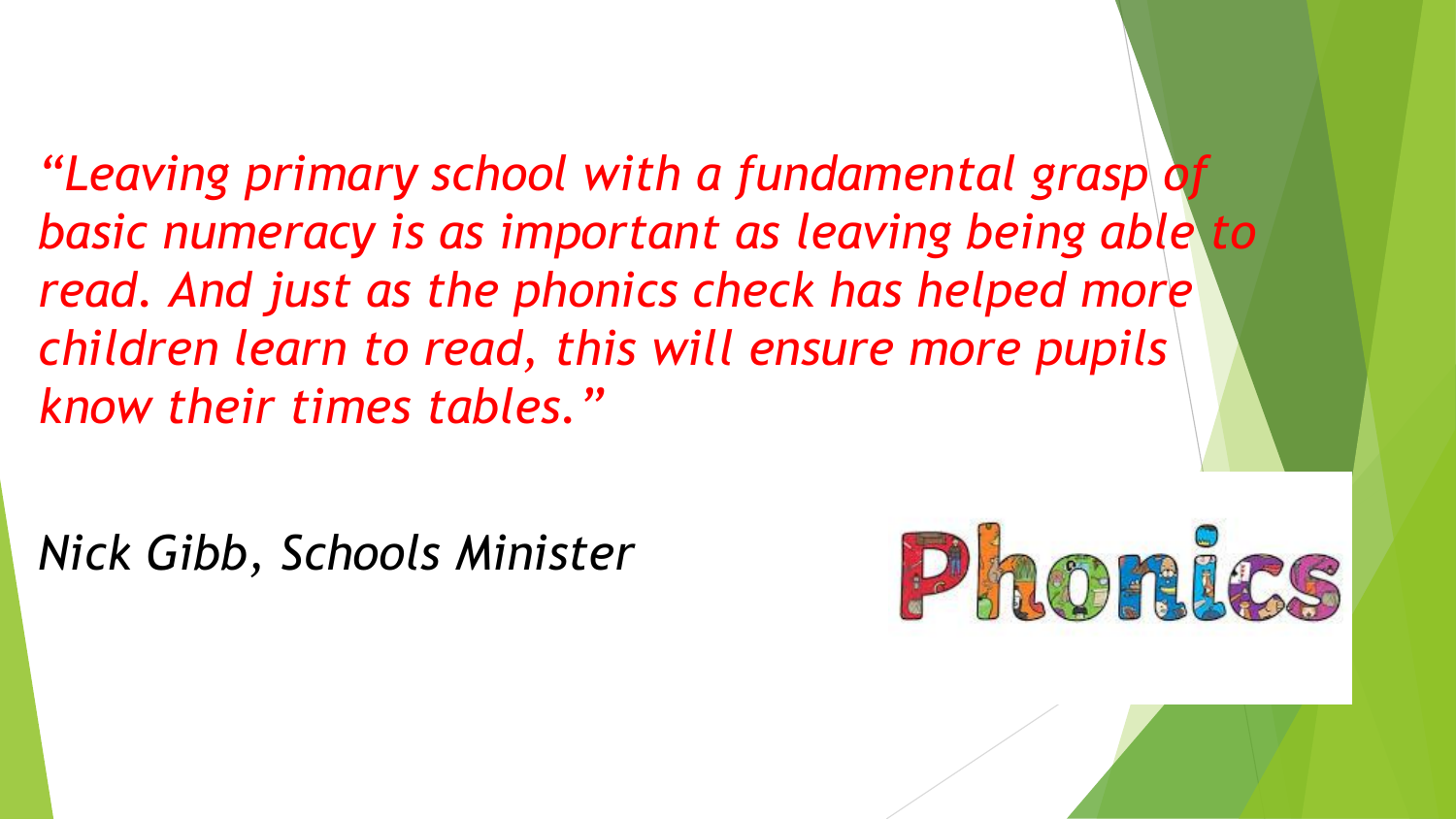# Year 4 Multiplication Tables Check (MTC)

*'By the end of year 4, pupils should have memorised their multiplication tables up to and including the 12 multiplication table and show precision and fluency in their work'.*

**National Curriculum 2014**

- The MTC is a brand new statutory KS2 assessment to be taken by pupils during the Summer term in Year 4. This sits alongside the existing end of KS2 SATs assessments in Year 6.
- ▶ The current Year 4 cohort nationally will be the first to take this assessment.
- $\triangleright$  The MTC is focused on the fluent recall of multiplication facts (4  $\times$ 9 ).
- ▶ The MTC will be delivered as an online, on-screen digital assessment and should take less than 5 minutes to complete. This will be taken in school on either a desktop computer or a tablet.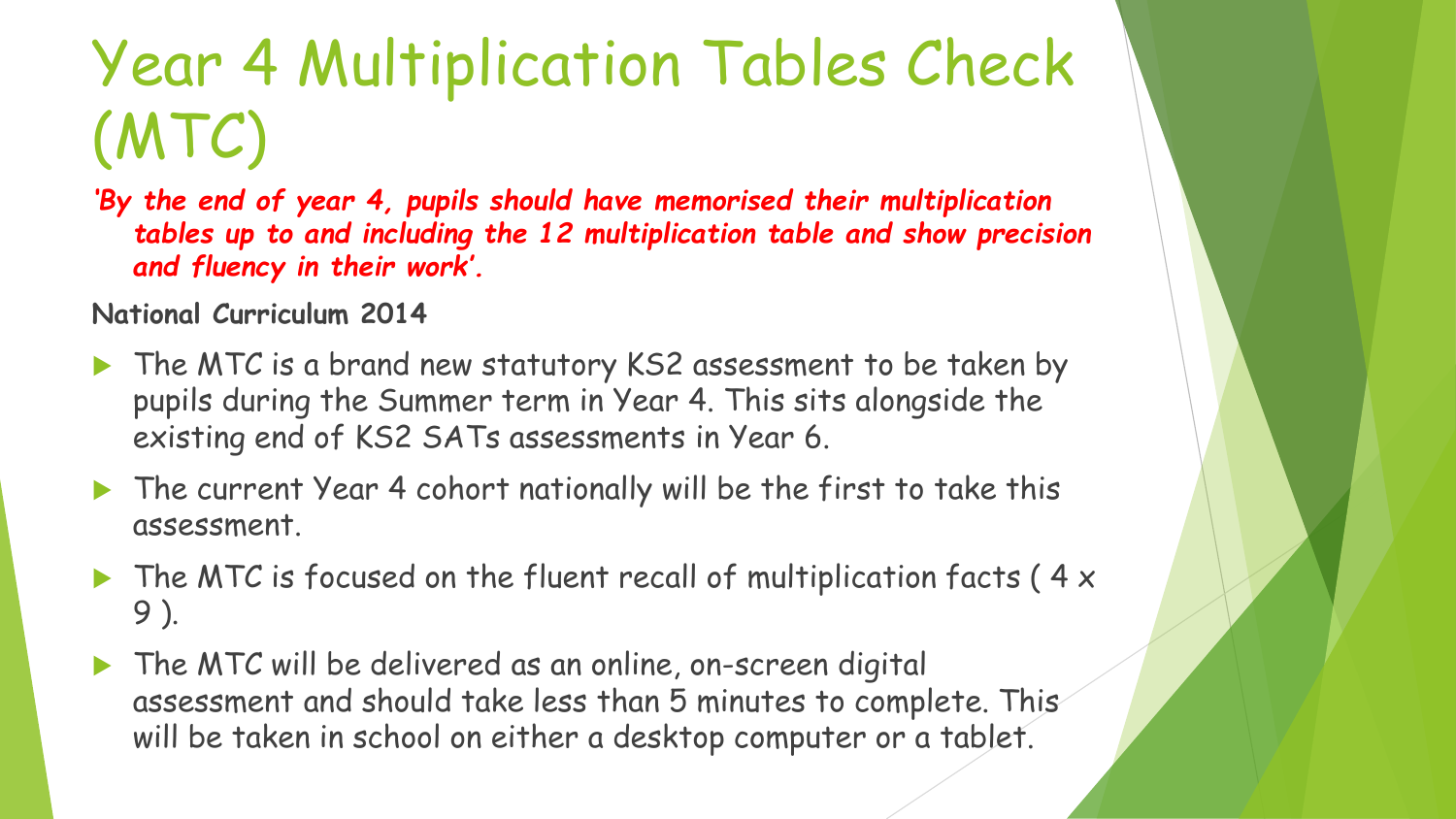### What will the assessment look like?

The assessment will take place over a three-week window in June 2020. Teachers can choose when the children will sit the times table check during that three-week window.

The children will be expected to answer 25 multiplication questions based on all tables up to 12x.

The children will be expected to do this in 6 seconds or less, meaning that quick recall of tables rather than working them out is **essential.**

The test will be scored automatically and will be marked out of 25. Data will be reported back to schools, parents and pupils as a score out of 25.

Children will only be considered to be fluent in their times tables if they achieve **full marks** in the assessment.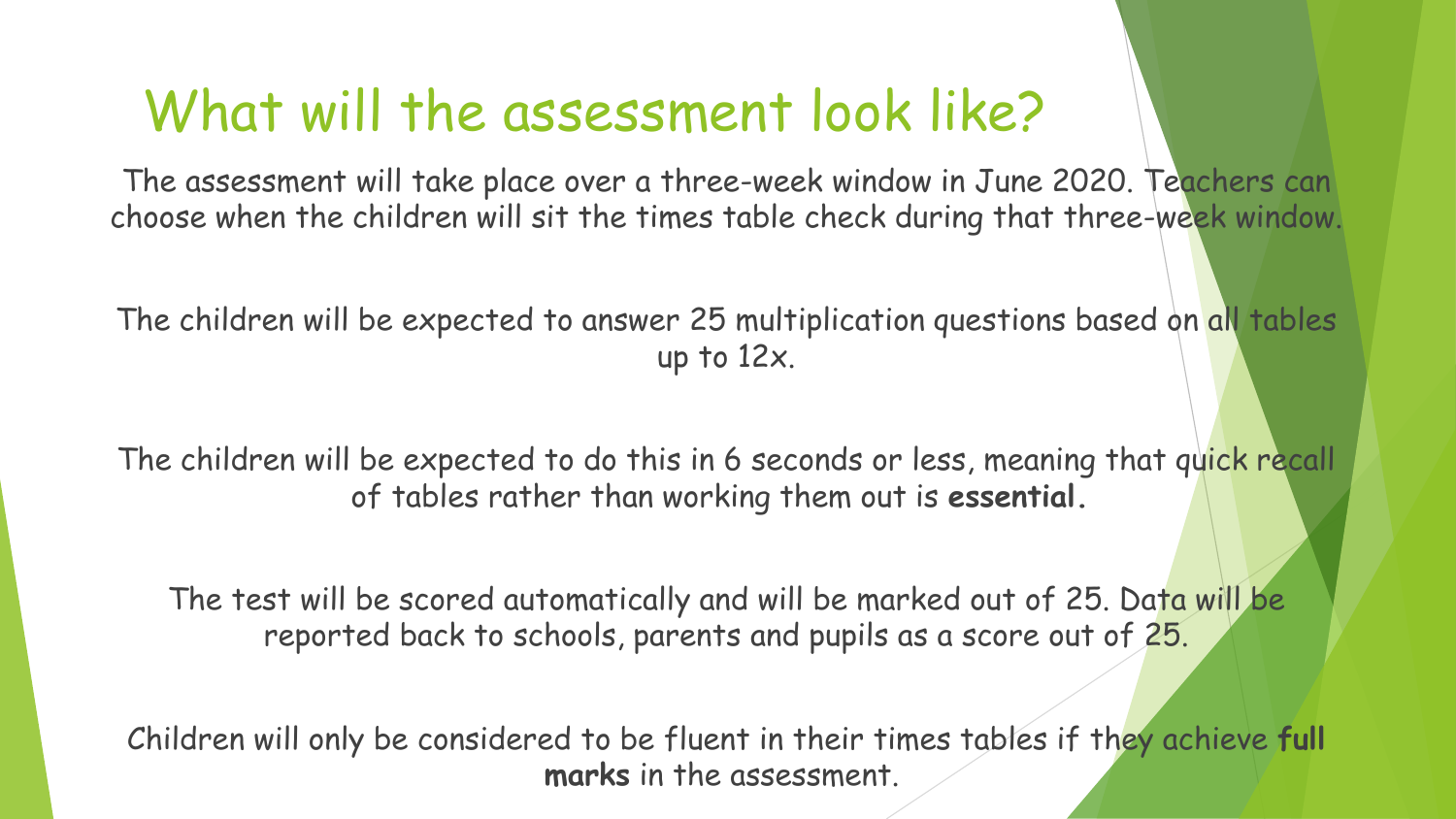### An example...

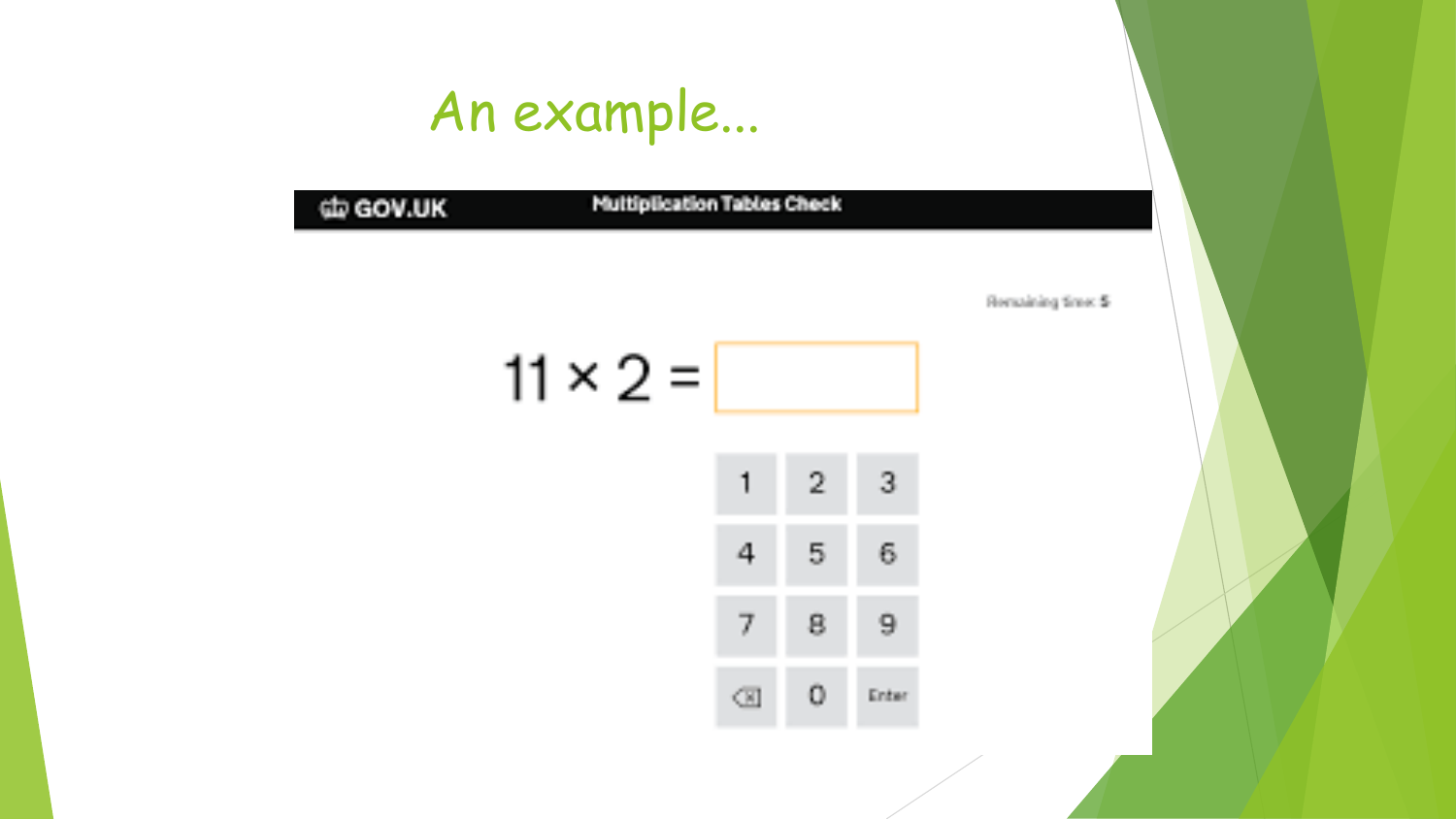### Access Arrangements

Access arrangements can be made for children who:

- have an Education, Health and Care (EHC) plan
- **have a One Page Profile (OPP)**
- have English as an additional language and have limited fluency in English

If you have any questions, please ask at the end.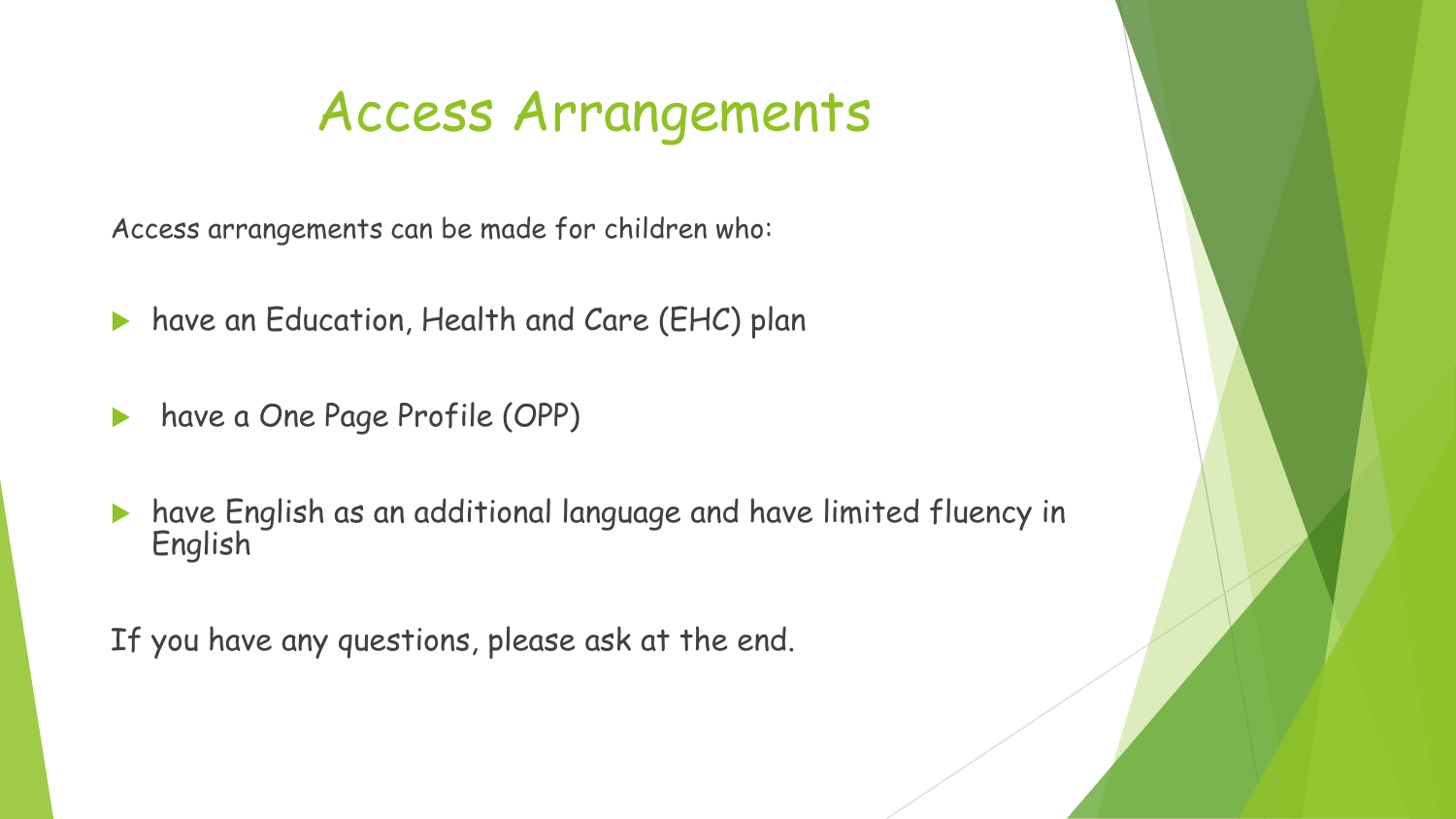### What if my child does not achieve full marks in the MTC?

- The MTC will serve as a measure of how well children understand and can recall their times table knowledge.
- **Times tables are vital to the Year 5 and Year 6 curriculum and gaps** in their knowledge will hold them back when completing work in Years 5 and 6.
- Any child who does not achieve full marks in the MTC, will receive further additional support in the form of interventions to plug any gaps in their times table knowledge in Years 5 and 6.

The MTC will serve as a helpful tool for teachers and schools in identifying children with gaps in their mathematical knowledge.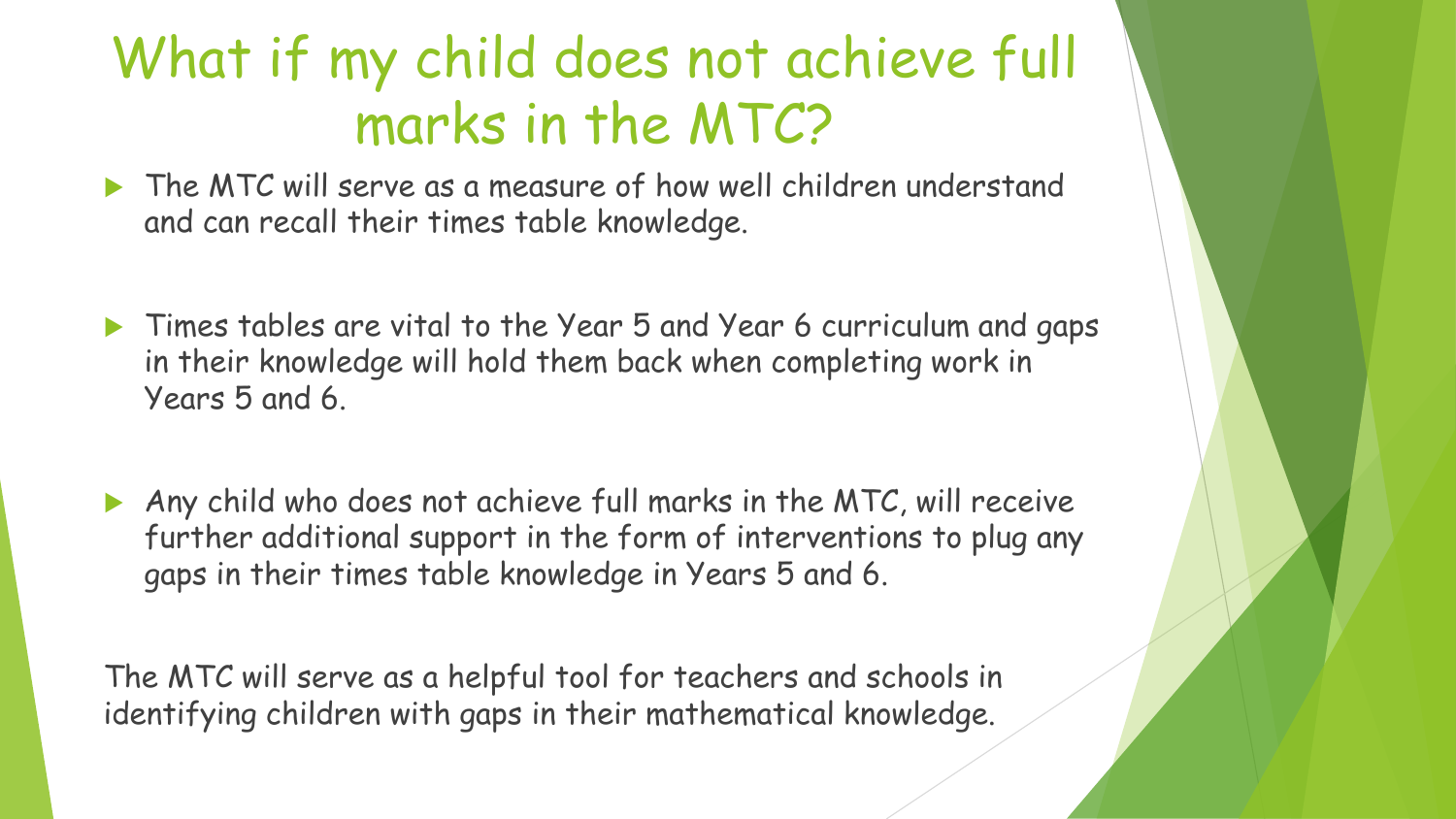## What are we doing to prepare children in school?

- Times tables are taught every day as part of your child's CLIC sessions
- All children have access to a Times Table Rockstars account. This is an excellent online game where children are encouraged to practise their tables in a competitive way against peers, themselves or other members of the school
- **Teachers test times tables weekly (Learn Its) to check where pupils** are up to
- Any children who are not secure with their times tables at different stages of the year receive interventions to help them catch up

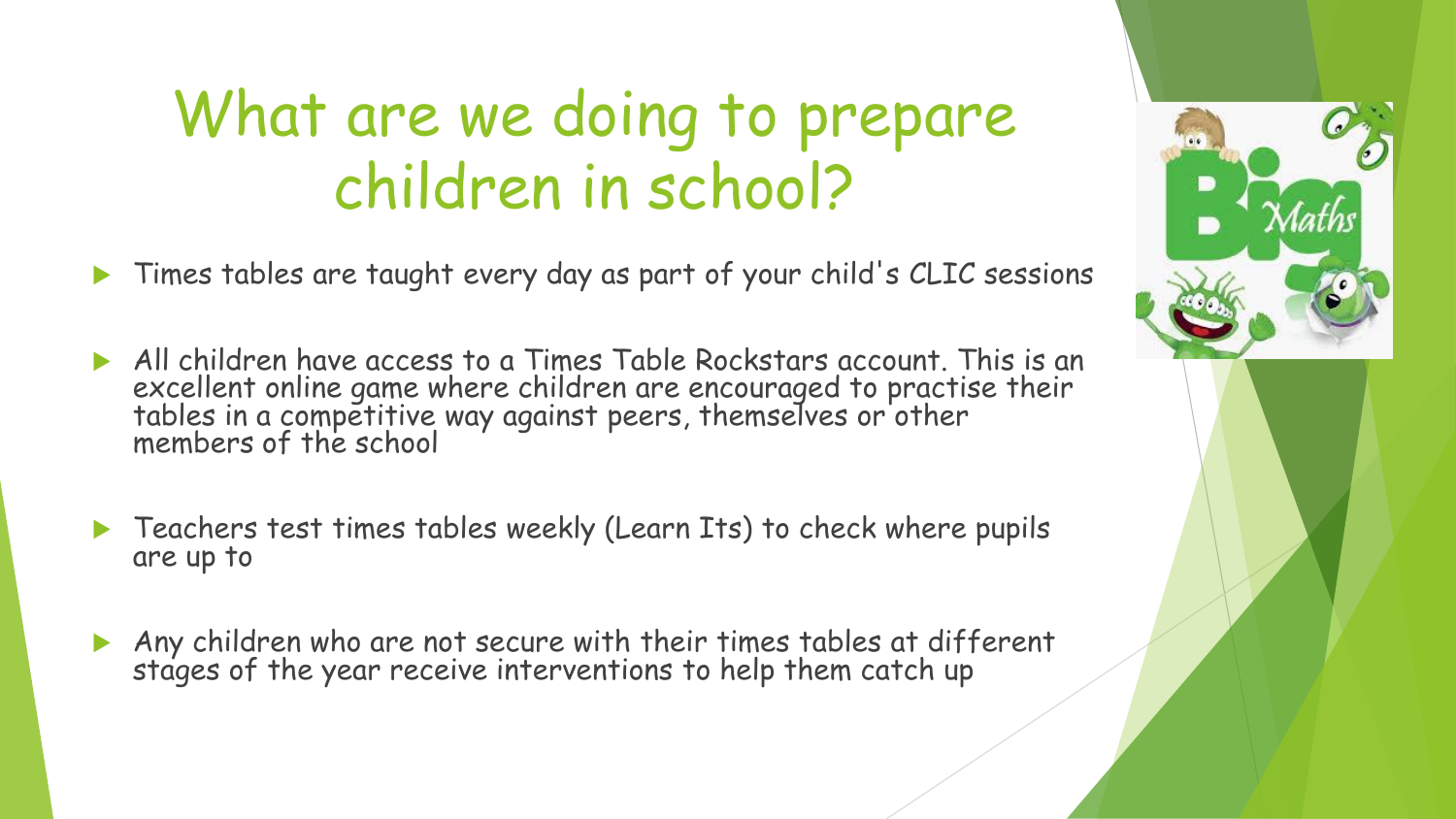### How can you help at home?

- Encourage your child to actively use Times Table Rockstars. They can access this from a desktop computer or an Ipad
- Quiz your children regularly and at random on their times tables. This could be done whilst cooking tea together, during car journeys or on the walk to school
- Show your children some fun 'tricks' for remembering the trickier times tables, like nines or the sevens
- Use times table wall charts at home
- Create flashcards with your child for each times table and play games like snap or matching them up in specific time. This works well as a competition between siblings, parents or even other family members!
- Challenge your children to 'beat Siri' in their times tables!
- Support school in any times table practice we send home